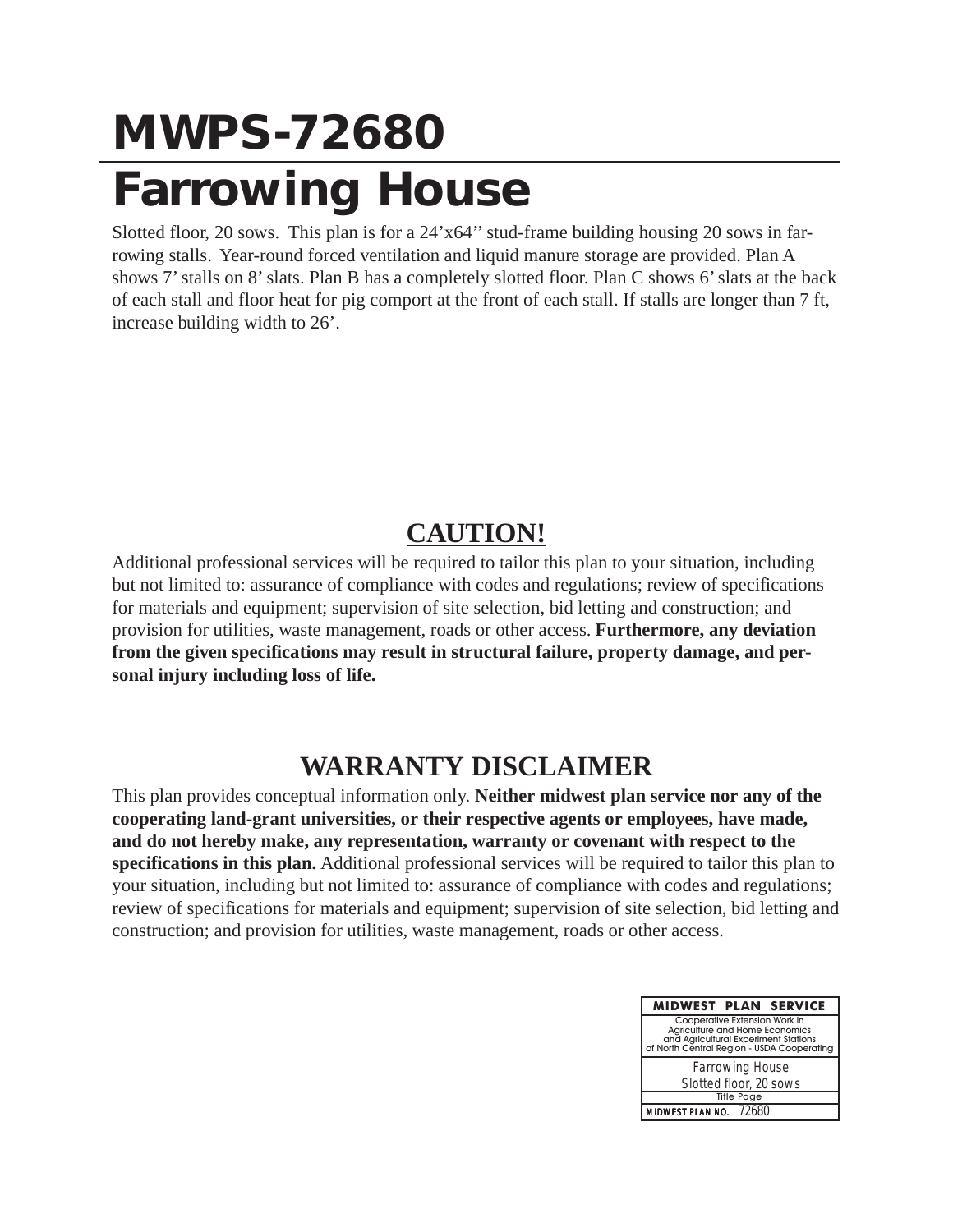# **Plan MWPS-72680**

# Farrowing Stalls on Slotted Floors

- This plan is for a 24 x64' stud-frame building housing 20 years in farrowing stalls. Vear-round forced ventilation and
- liquid manure storage are provided.<br>Plan A shows  $T$  stalls on 8' slats. Plan B has a completely<br>slotted floor. Plan C shows 6' slats at the back of each stall and
- floor heat for pig comport at the front of each stall.
- If stalls are longer than 7 ft, increase building width to  $26^{\circ} \cdot 0$ .
- General Specifications

- **Fans:** Select exhaust fans for the stated capacity at  $\mathbb{W}^*$  static ressure, especially pit fans to prevent backdrafting when arger fans turn on.
- steel of at least 40,000 psi yield. Install steel Pits: Use 3500 psi concrete with 7% air entrainment. Use and concrete
- carefully and accurately<br>correlow from each pt. The lip of the plastic ppe mats be below<br>overflow from each pt. The lip of the plastic ppe mats be below<br>the pit ventilation inlets. Discharge any overflow to an approved<br>fa
- 
- **Heat:** Desired room air temperature is about  $72^{\circ}$ F. Provide a  $30,000$ . Btu space heater (1500 Btu/stall) with a thermostat port nearest to solids buildup at next pumping.
- set at 68°F  $\bullet$  If heat is supplied in the floor  $\mathbb P$  an  $\mathbb O$  or with heated mass per stall floor heat, plus about 250 watts (\$60 Blu) per stall for perchanging the stall for the street plus about 250 watts (\$60 Blu) per stall f
- If no floor heat is used, provide overhead heat of about 600 watts (2000 Btu) per stall larrowing.

# Protecting swine from fan failure.

- We know of no device that will successfully ventilate a hogen and the case of failure of one or more fans or  $\log$
- the whole electric supply system. · Install a loud automatic warning system to alert anyone at or near the farmstead.
- $\bullet$  Have some<br>one baby-sit your anymitmals if you are going to be  $\bullet$  and<br> $\bullet$  on the final straight of the set of the straight of<br> $\bullet$  for  $\uparrow$  fyour herd is in an especially sensitive stage to<br> $\bullet$  Paut her of treewb
- 

columns Beams.

50 pH<br>Per sq ft floor area<br>35 psf<br>35 psf

 $1800$ 

 $10001$ 

160er Jsd<sub>9</sub>

g



- Prepare walk-doors and perhaps summer ventilation
- panels to be propped open part way or fully.<br>The straight of the proped open part way or fully.<br>doors: operate pit flars and, in hot weather-circulating fans.<br>Consider automatic telephone that dials selected numbers when power fails.

## Slat designs

- Dimensions in these plans assume concrete slats as listed below and may need to be adjusted for other designs or interface About  $V_i$  is allowed at each end of a slat for construction interfacts. then variation and grouting.<br>Space slats  $\frac{W}{N}$  apart
- slots Space slats  $\%$  apart in farrowing stalls, with the slot widened to I'' behind the sows. For other swine buildings, use  $1$ "

Pit depth based on 0.54 cu ft/day manure per stall,  $6$ ' in pit after pumping,  $12^{\circ}$  freeboard, and  $12^{\circ}$  additional clearance to improve underfloor ventilation.

| <b>Pros</b><br>Siat | uursery<br>ទី    | <b>Finishing</b>                     | gestation<br>Farrowing, sow-<br>pig nursery, or |
|---------------------|------------------|--------------------------------------|-------------------------------------------------|
|                     |                  | --- Width x depth. lower bar size--- |                                                 |
| $\rightarrow$       | $x = 25$         | C# PX P                              | $4 \times 4 = 23$                               |
|                     | 54.78            | 4 x4 // #4                           | <b>P# 4 74</b>                                  |
| $\infty$            | $p = 1$          | ŏ,<br>Ħ                              | $5*5*9$                                         |
| ಕ                   | 74.544           | $5*75$                               | S# /9x.9                                        |
| Design Loads        |                  |                                      |                                                 |
| Shats               | Per foot of slat |                                      |                                                 |

 $\vec{Q}$  or  $\vec{Q}$ 



## $\overrightarrow{)}$ x. X 建筑



and rear of stalls. PLAN C<br>Partly slotted floor. Slats under side alleys

Sills and Fascia

Pressure Preservative Treated (Southern<br>Yellow Pine or equivalent) Creosote—8<br>pcf, Penta—0.40 pcf, ACC—0.25 pcf.<br>ACA or CCA (Type A or B)—0.23 pcf.

**FRP Plywood** is a composite material using<br>molsture resistant and moler of plastic it is<br>molsture resistant and moler of plastic it is<br>easier to clean than plywood."

Plywood<br>Roof Sheathing—∦⊮ c-c Ext ("Iden-<br>tification Index" = 20/0)

Siding and Wall Lining and Ceiling— $y_i^{\omega}$ <br>or  $\begin{bmatrix} y_i^{\omega} & c \cdot c & \text{Ext} \end{bmatrix}$  with Medium Density

Overlay

LLnases

See Truss Page

Root Purlins and Studs<br>Construction Grade (Doug Fir, Southern<br>\_\_ Pine or Hem Fir) LUMBER SPECIFICATIONS



Although many variations are successful, the following many variations are successful, the following expectly for some extra annals to allow for large litter size, or slow growth rate. There is the set of the specify for

Or:<br>b) Wean pigs at 4-6 weeks (20-25 lb)

facilities. Move pigs to nursery. Keturn

sows to breeding and

gestating

**PIGS:** 

House

Ви моло

Pig Nursery

House

arrowing

Sow-Pig Nursery

Smaller Pens

Larger Pens

Market

 $\overline{a}$ 

Section & Detail Indicator

Section

 $\overline{\mathcal{I}^{(1)}}$ 

Direction You Are Looking  $\frac{1}{2}$ Page No. Where Detail is Found

Section or Detail No.

Detail

iungus attack P. T. means lumber<br>servative treated agai

mber pressure<br>against insect

p.e<br>P

Growing-Finishing Unit

**TYPICAL HOUSING CYCLES** 

**Either** 

a) Move sows and litters to sow-pig nursing pension of the farrowing stalls are needed for the next the farrowing stalls are needed for the next

Wean pigs at 3-6 weeks, putting 3-4 litters SMOS<sup>.</sup>

together. breeding and

Return sows to gestation

facilities

Sows are often rebred during the first or second heat period after weaning, and farrow about 16 weeks later.

As Wore pigs to finishing unit at 10 weeks 660 lb. (As Wore pigs to finishing unit at 10 weeks 660 lb. (year, pigs may be moved at about 8 weeks.) Put muon smaller pens if you have two pen sizes. Put muon smaller pens if

**SOMOS** 

BUIMOUL

How-Fig

**Breeding Unit** 

**Gestating Unit** 

Farrowing

 $\overline{\circ}$ 

Cooperative Extension & Research in Agriculture **INVISS MIDWEST PLAN SERVICE** 

& Home Economics in the 12 North

Central

Universities-USDA Cooperating

FARROWING HOUSE

Slotted floor, 20 sows mwps-72680 Plan No.

House

**Farrowing**<br>House House

finishing unit is crowded, larger hogs can<br>marketed early.

WEEKS:

 $\epsilon$ 

**3Wean 5** 

 $\overline{\circ}$ 

 $\overline{5}$ 

 $\overline{u}$ 

44

Copyright 24<sup>'</sup>Truss Sheet 8 Pages plus

1978 Midwest Plan Service, Ames M. 30011<br>11/77

 $\frac{1}{2}$  of 10

್ಯ<br>ಇತಿ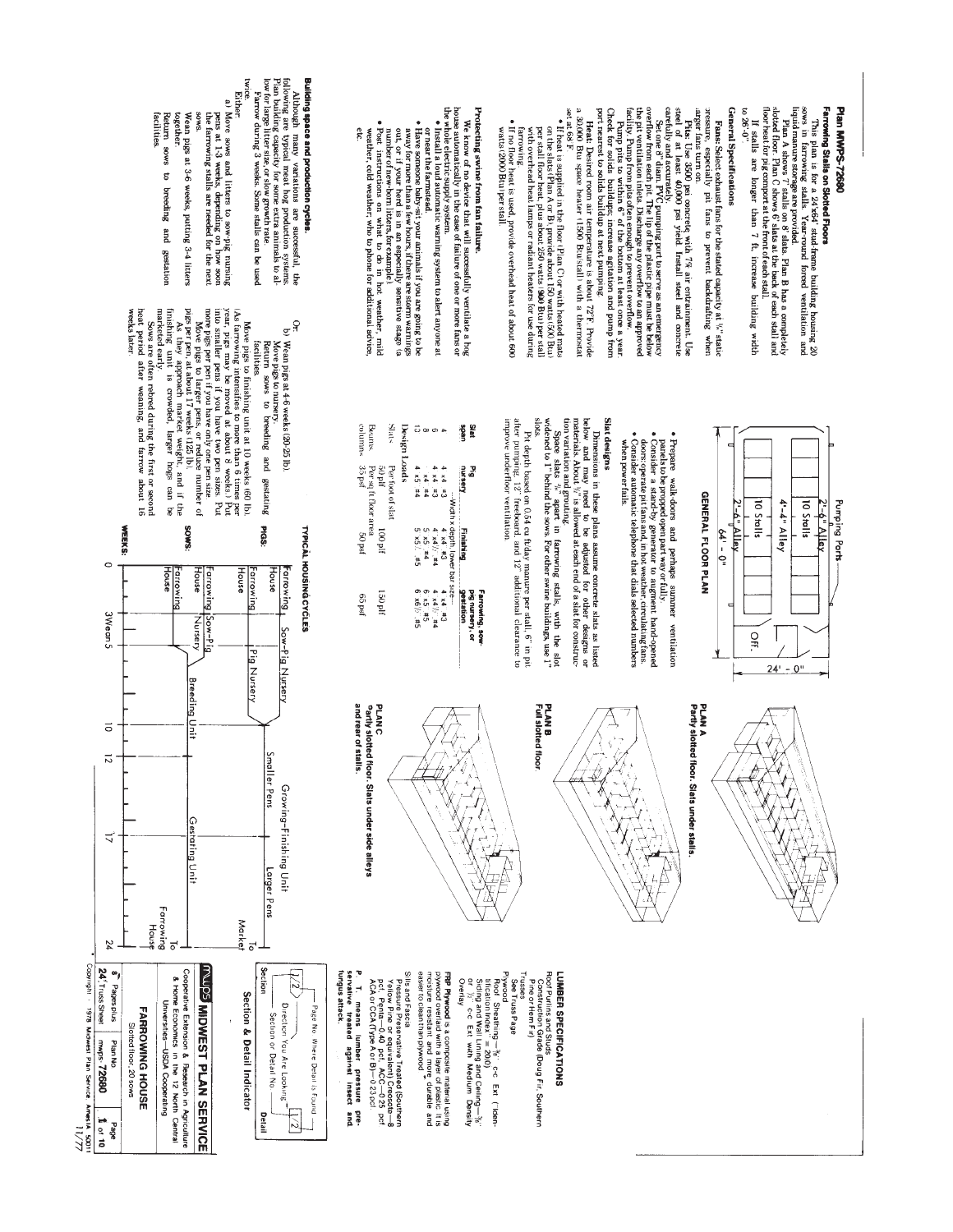

 $\ddot{\phantom{a}}$ 

 $\lambda$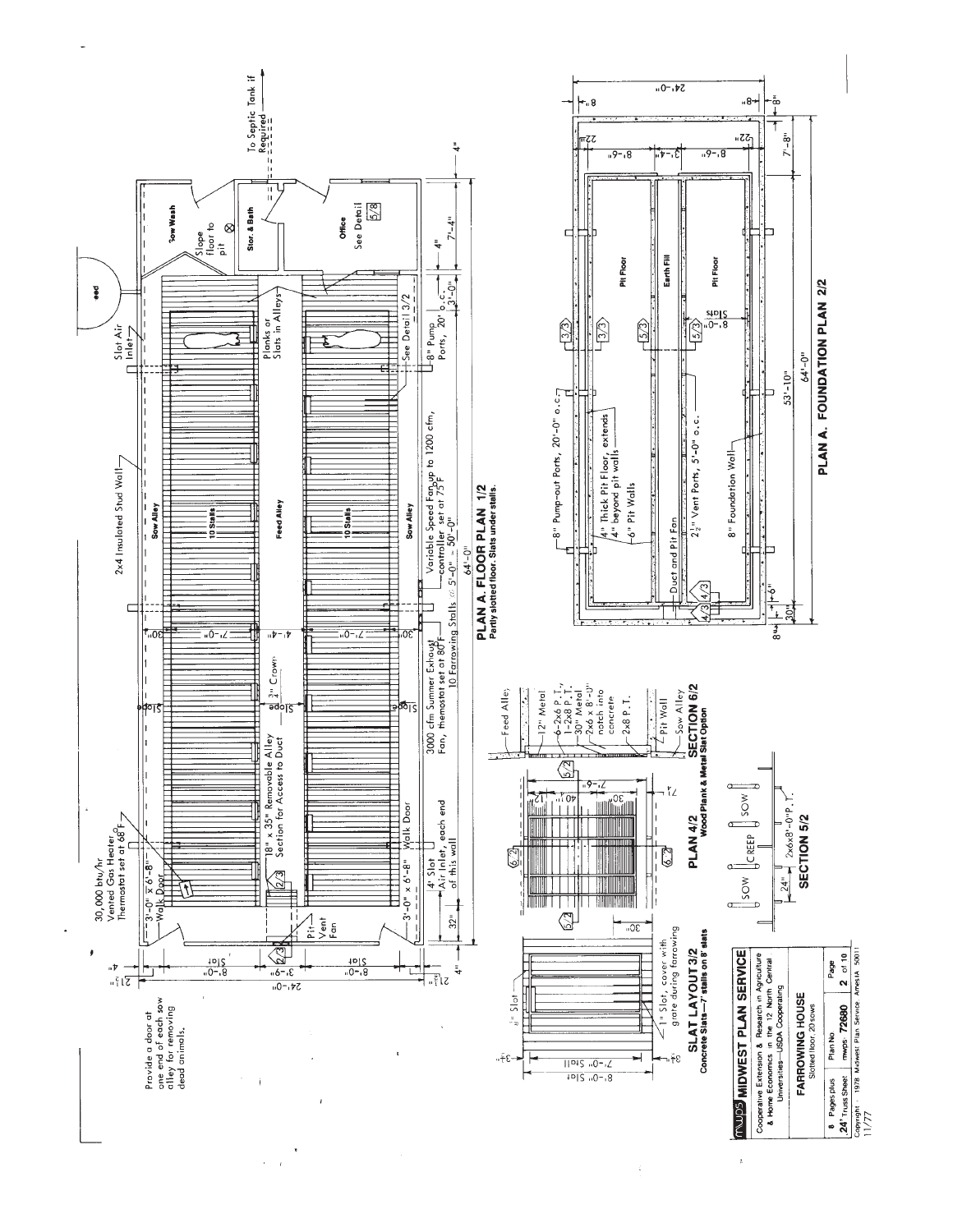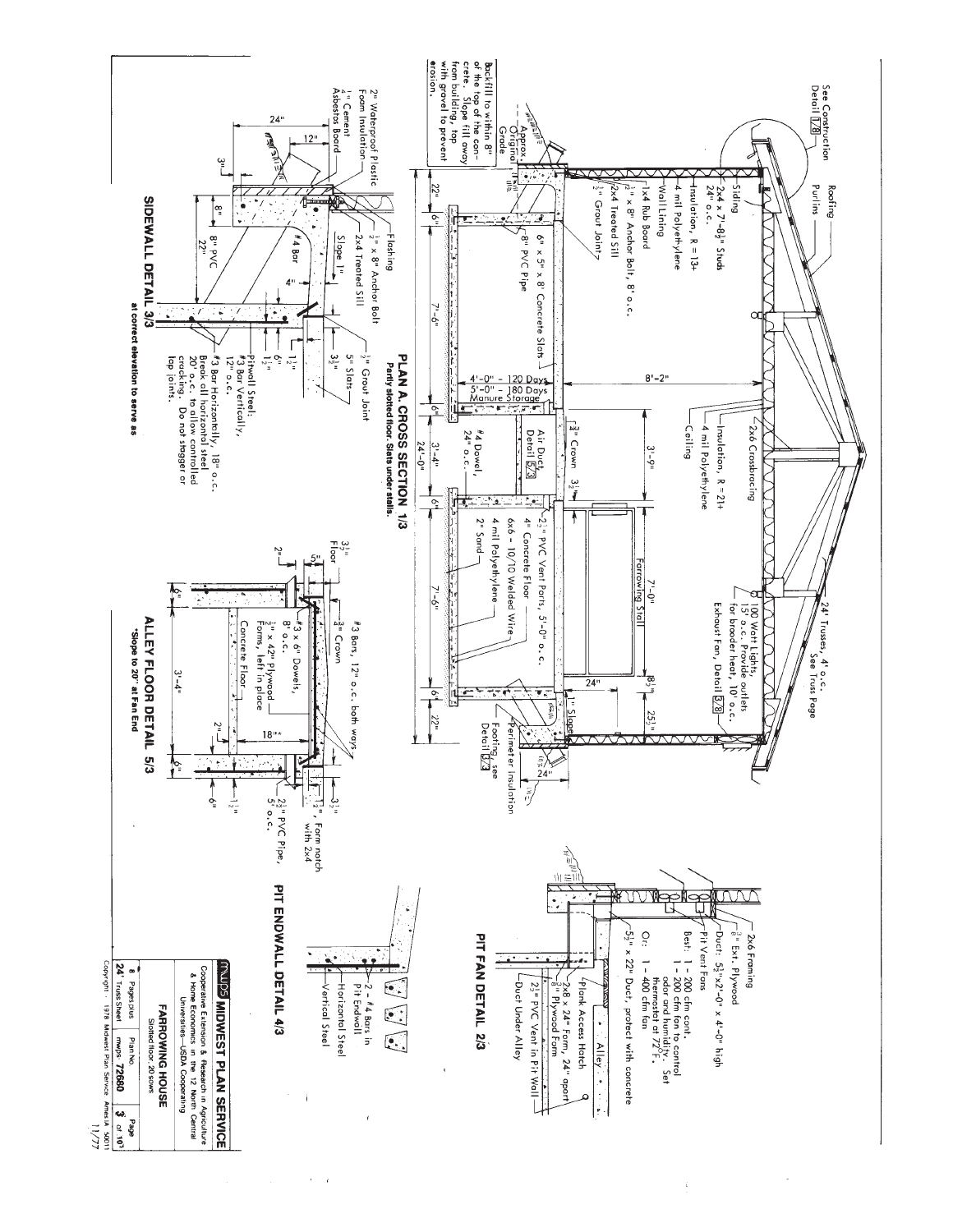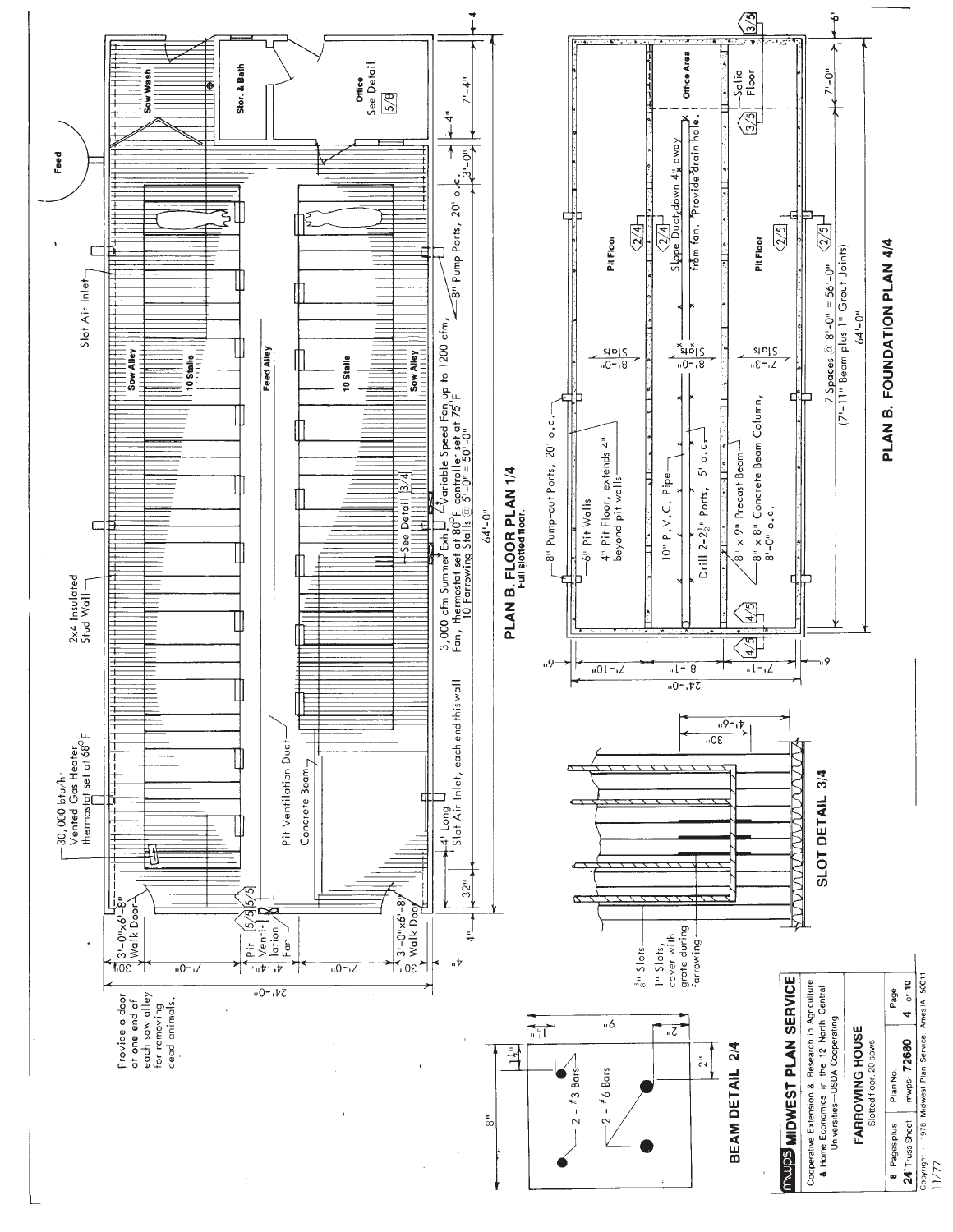

 $11/77$ 

 $\bar{t}$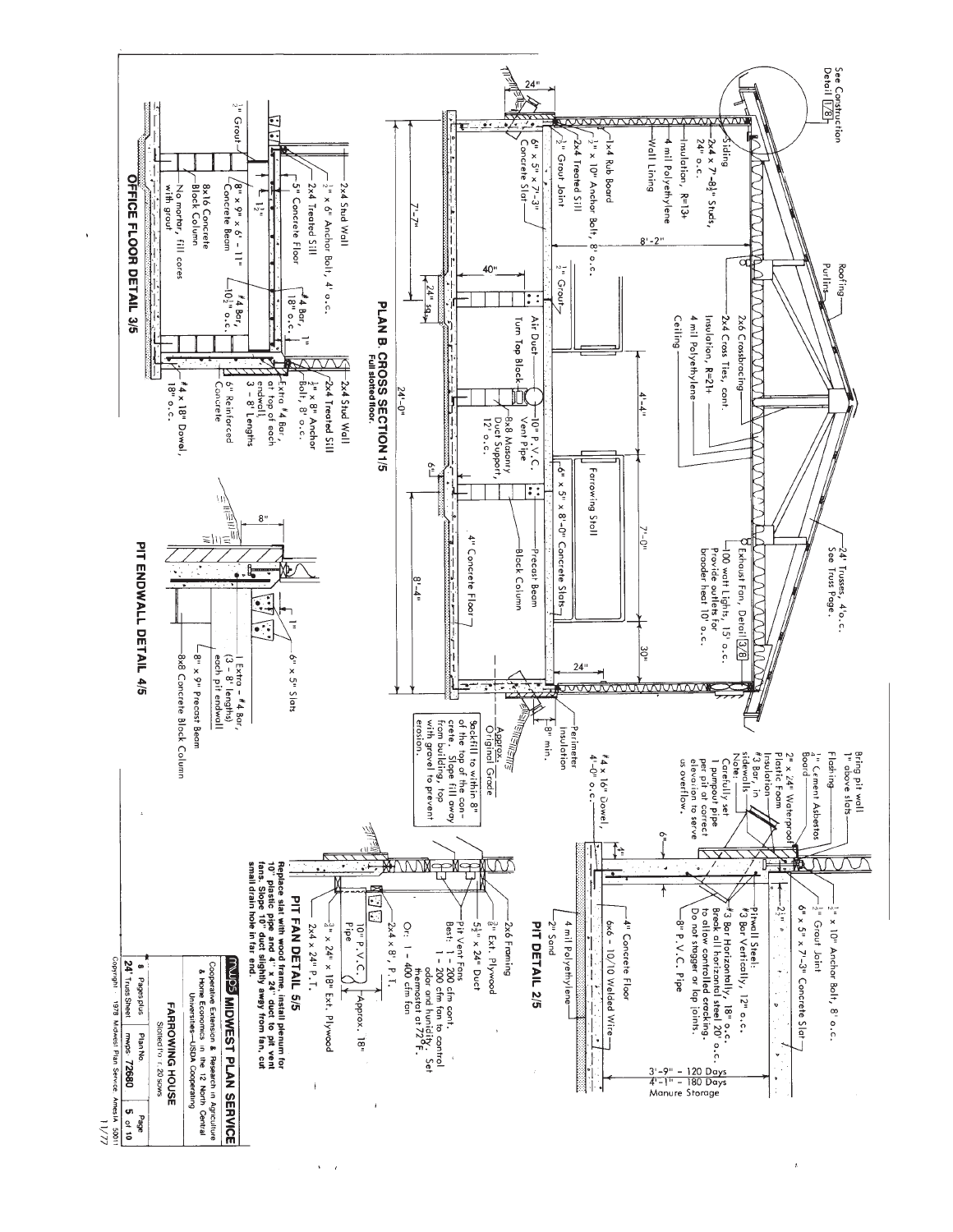

 $\hat{z}$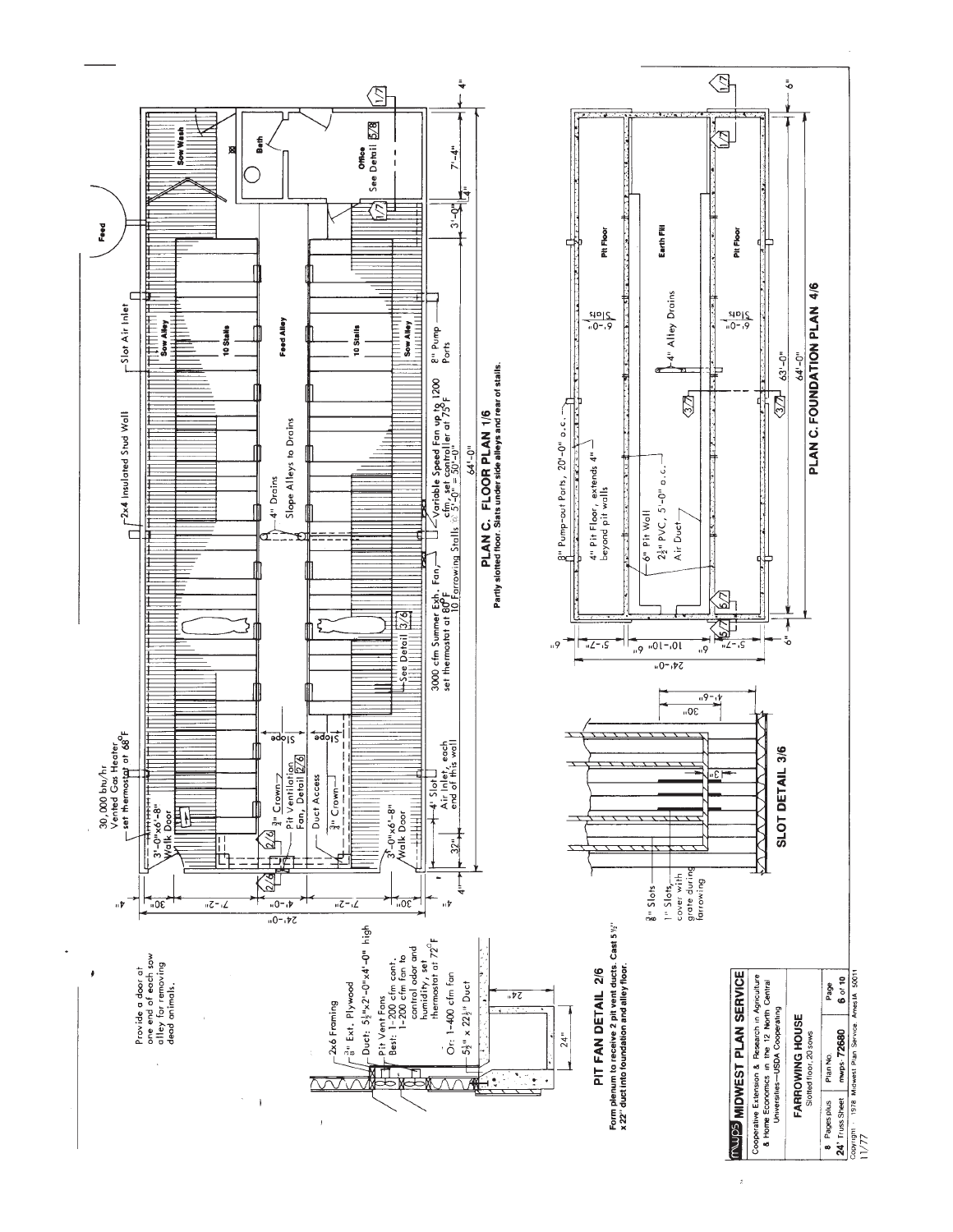